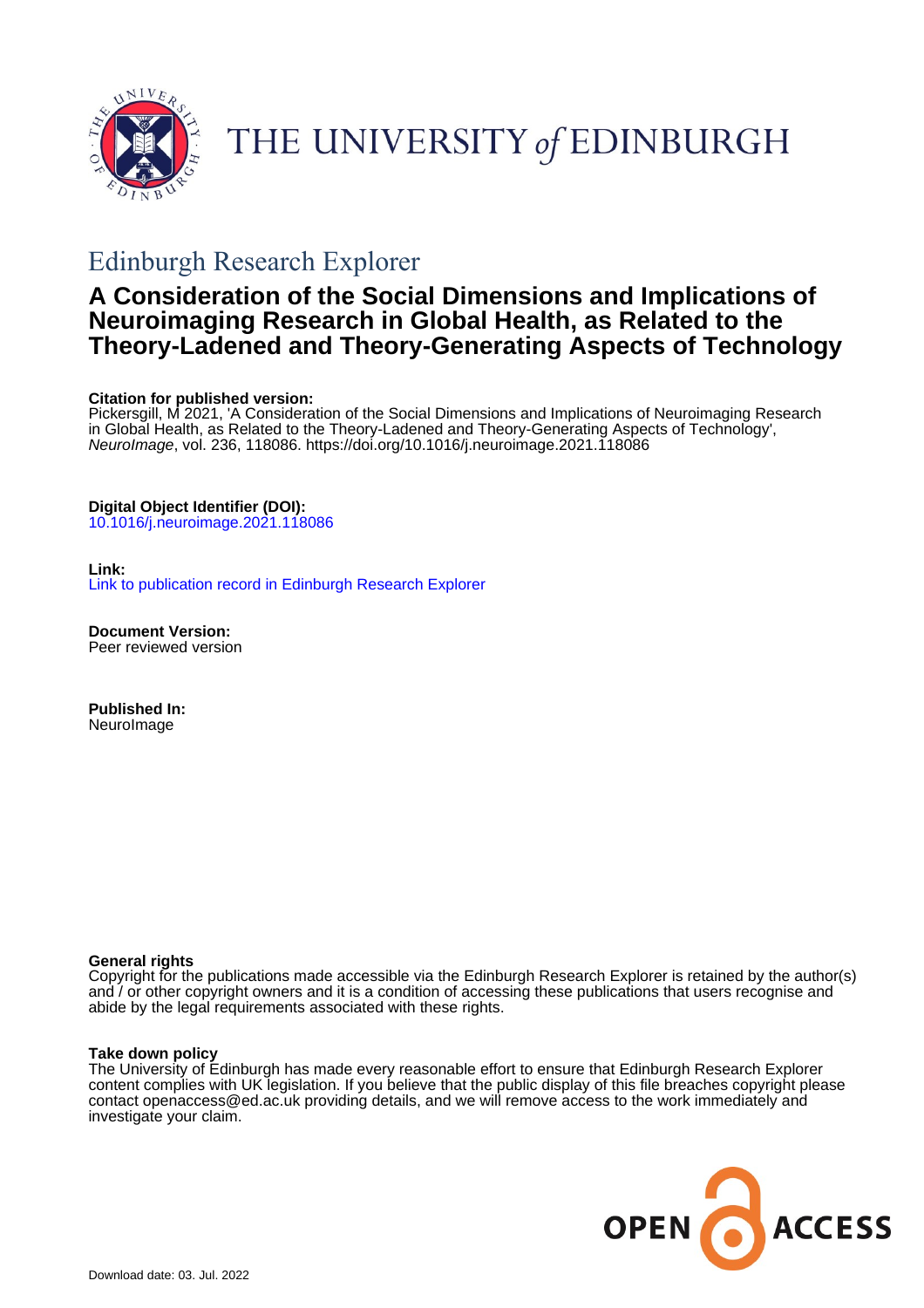## **A Consideration of the Social Dimensions and Implications of Neuroimaging Research in Global Health, as Related to the Theory-Ladened and Theory-Generating Aspects of Technology**

**Keywords**: Neuroimaging; neuroscience; social dimensions and implications; LMICs

Drawing on insights from sociology, anthropology, and the history of science and medicine, this paper considers some of the social dimensions and implications for neuroimaging research undertaken within low- and middle-income countries (LMICs). It highlights three key interconnected issues: (1) technologies for enhancing understandings of ill-health are theory-laden; (2) such technologies are theory-generating; and (3) studies of mental ill-health can also introduce new idioms for understanding subjective distress. The paper unpacks and explores these issues. It argues that the use of neuroimaging technologies in population research has the potential to contribute to solidifying – or even introducing – a biological (and specifically brain-based) understanding of mental ill-health within the communities under study. Examples from studies of neuroscience and society in various high-income countries (HICs) where neuroimaging is popular within public discourse illustrates how this can happen, and with what effects. The social dimensions and implications of neuroimaging are issues that all researchers using these technologies need to not only anticipate, but also explicitly plan for (and potentially seek to mitigate). Without adequate consideration, neuroimaging research carries with it particular risks in relation to extending the epistemological coloniality associated with HIC-sponsored studies conducted within LMIC settings.

#### **Introduction**

Within many high-income countries (HICs), research sponsors are actively seeking to cultivate not only technoscientific innovation within low- and middle-income counties (LMICs), but also the catalysis of social change. Such research can risk the reproduction of colonialism (Noxolo, 2017), and in particular epistemological colonialism (Hlabangane, 201; Ndlovu-Gatsheni, 2012). This paper explores some of the social dimensions and implications for neuroimaging research driven or supported by HICs and undertaken within LMICs. In particular, it draws on existing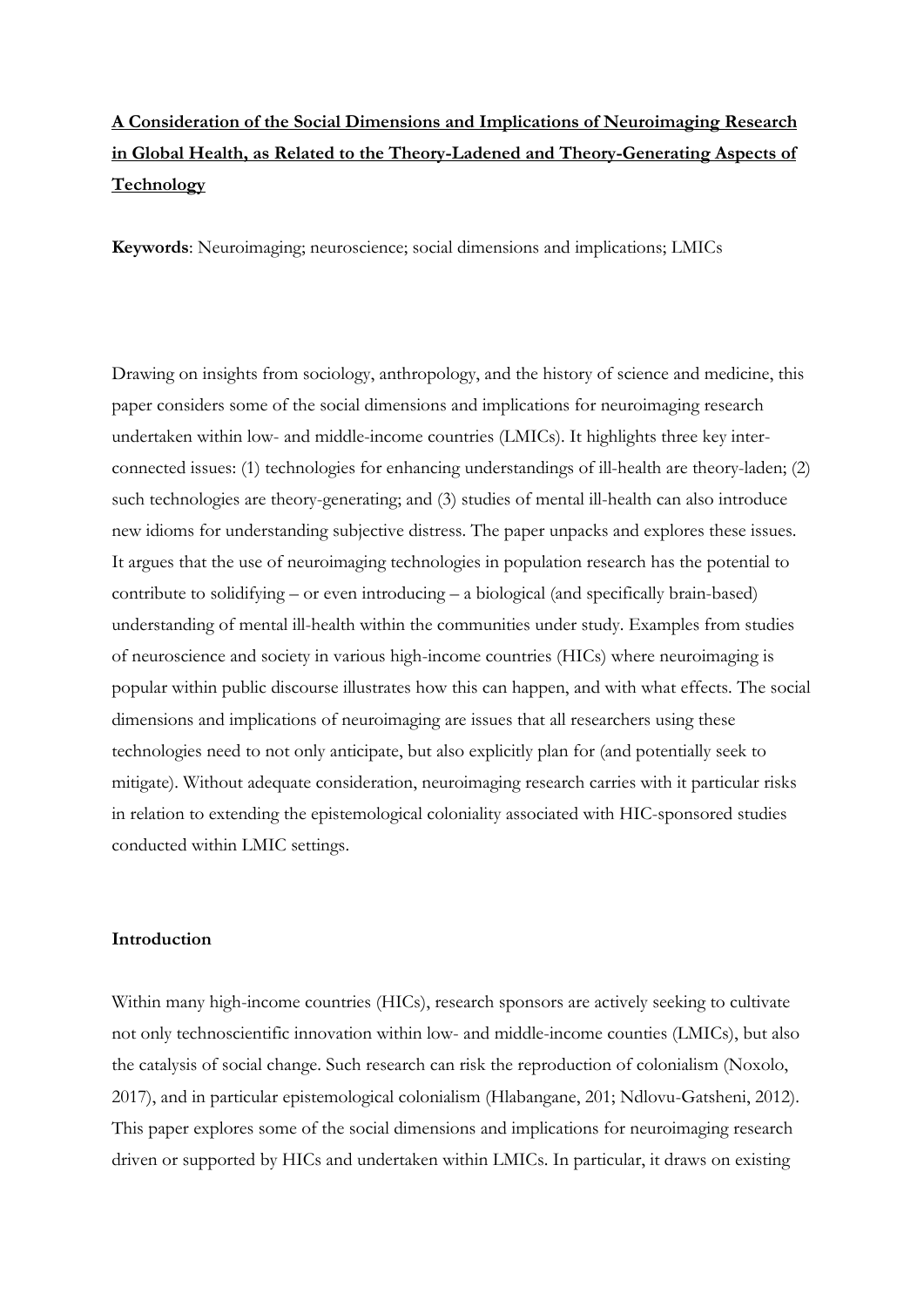sociological, anthropological, and historical research to highlight three key connected issues. First, technologies for enhancing understandings of ill-health are theory-laden. Second, such technologies are theory-generating. Third, studies of mental ill-health can also introduce new idioms for understanding subjective distress. Consideration of these issues (unpacked below) is vital when undertaking studies in settings wherein particular (psycho)pathological categories of research interest and the use of specific neuroimaging technologies to research them are marginal, nascent, or otherwise unfamiliar.

#### **Exploring the Social Dimensions and Implications of Neuroimaging Research**

Research generates not only new knowledge, but also new interactions between individuals and institutions - and potentially stimulates new legal and policy frameworks. Science is thus an intrinsically social enterprise, including in relation to how research agendas are set, teams built, and credit apportioned (Latour and Woolgar, 1986). Robust scholarship in sociology, anthropology, and history has extensively investigated the social dimensions of science. This is drawn upon below to explicate and illustrate some of the key social dimensions and implications of neuroimaging research.

#### *Technology as theory-laden*

Technologies are sponsored, developed, marketed, and operated by people within and across societies: technology, like science, is thus a social enterprise. Accordingly, it can carry with it the values and assumptions of the contexts in which it is imagined, incorporated, and implemented (Winner, 1980; Benjamin, 2019). This leads to the first key point advanced in this paper: **technologies for enhancing understandings of ill-health are theory-laden**. By this, it is meant that biomedical technologies carry with them particular assumptions about the nature of the body and of pathology (Lock and Nguyen, 2011). These define the operations and potential utility of technologies.

In what senses are neuroimaging technologies like PET and fMRI theory-laden? For a start, they assume the relevance of the brain to the self and its pathologies (Dumit, 2004), with neuroimages becoming "sites for excavating biological reality/pathology" (Prasad, 2005: 292). As historians have demonstrated, the siting of subjectivity within the brain is a product of particular social and technological histories (Vidal, 2009). In the case of neuroscientific research into experiences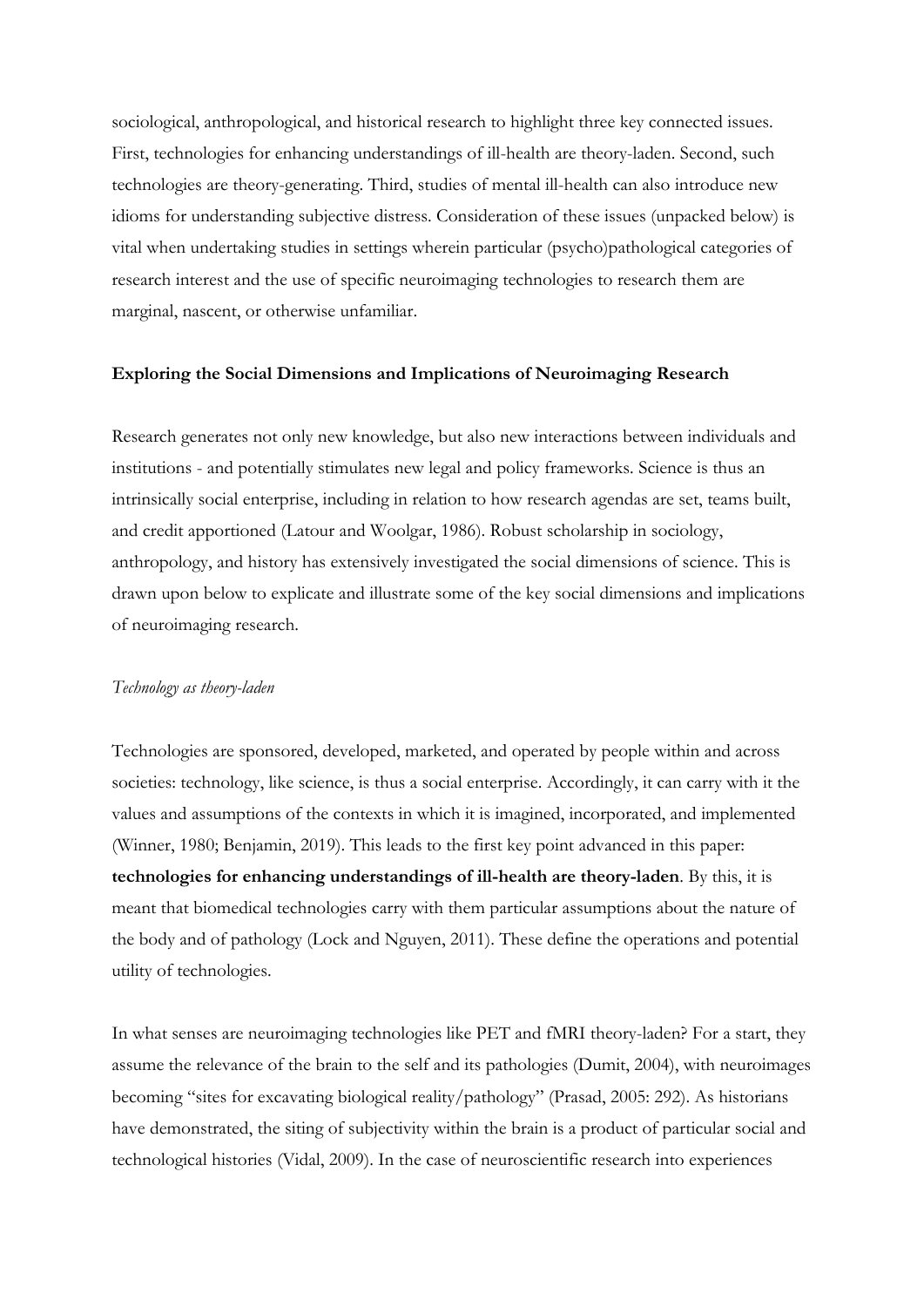regarded in many HICs as psychiatric disorder, the use of technologies like fMRI almost inevitably come to further inflame debate within psychiatry and beyond around the place, role, and impact of (neuro)biology in aetiology (Bertorelli, 2016). In contexts where the brain is not, a priori, taken to be of singular import to constructions of selfhood, gaps can feasibly emerge between the perspectives of neuroscientists and those of collaborating clinicians and research participants. The questions such disjuncture pose include the extent to which participant autonomy could be compromised by this kind of mismatch between perceptions of selfhood, the brain, and the power and potential of neuroimaging (Pickersgill, 2011).

#### *Technology as theory-generating*

As well as being theory-laden, **technologies are theory-generating**. In other words, the use of technologies of visualisation help to embed ideas about the body and pathology within not only the research studies in which they are employed, but also within the understandings and perspectives of those who come into contact them. This might be directly - e.g., as study participants - or indirectly, such as through the media or through healthcare. Buchbinder (2015) provides a compelling example of how neuroimaging research is reimagined within US pain clinics when professionals communicate with adolescent patients. This includes through hopeful metaphors to young people that, for instance, "held the promise of possible futures in which new neural connections could erase the work of intractable pain" (Buchbinder, 2015: 310). In Australia, Barnett et al (2018; 2020) have demonstrated how the use of neuroscientific technologies within research into drug addiction has contributed to a discourse of a 'hijacked brain' within clinical addiction practice, which has helped to generate new moral positions for people living with addiction. In societies where individuals are often imagined as self-contained units whose actions are governed predominantly through 'personal responsibility', allusions to a 'hijacked brain' can absolve people for behaviour regarded as inappropriate or illegal. This can have beneficial effects, while also orientating recovery towards the recovering brain per se (as opposed to more psychosocial formulations).

Cohn's (2010) UK-sited research with patient-participants in mental health research using neuroimaging demonstrates the theory-generating (or at least theory-reifying) potential of technologies like fMRI. In interviews following a scan where participants were granted a souvenir of a neuroimage, people commonly treated this as a straightforward picture of their brain that could precisely localise their condition, "allowing [the brain] to be conceived as an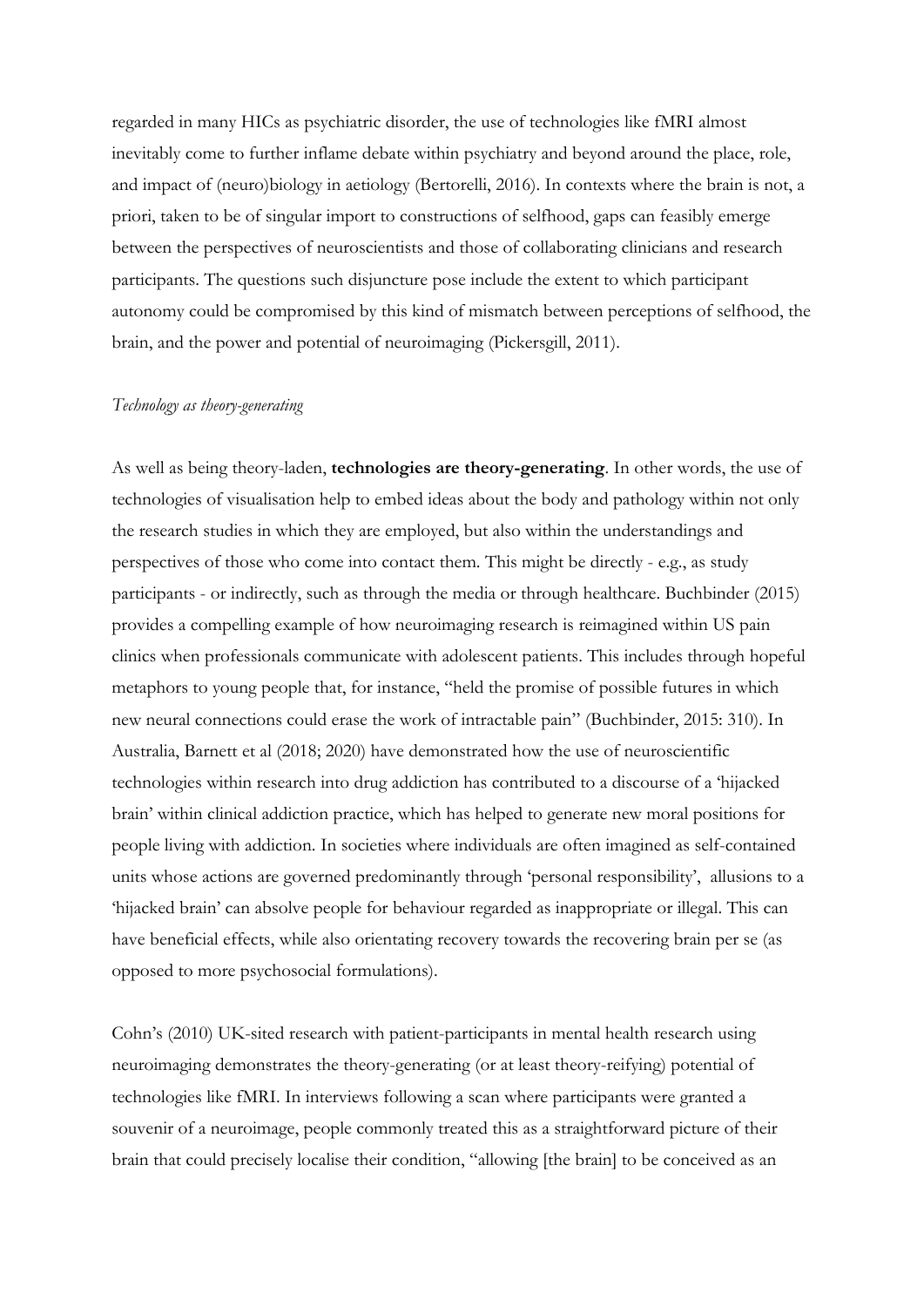alien pathological entity" (Cohn, 2010: 75; see relatedly Rapp, 2011). In their work in Canada with people diagnosed with mood disorders, Buchman and colleagues (2013) demonstrate how neuroimaging research can be read as both potentially destigmatising and legitimizing of experience *and* as likely to reify particular diagnoses and to more tightly couple the relationship between pathology and identity. The findings of Buchman et al (2013) exemplify the ambivalent nature of the social implications of neuroimaging. More specifically: the theories that are generated through technology use and which circulate within professional, patient, and popular discourses have neither straightforwardly positive nor negative effects. Consequently, they require careful and context-specific disentangling and engagement.

#### *New idioms of distress*

Alongside being theory-laden and theory-generating, **the use of neuroimaging technologies in studies of mental ill-health can also introduce new idioms for understanding subjective distress**. This potential relates to the purposes of the study for which neuroimaging is being used, and the other tools being employed as part of the experimental infrastructure. For example, diagnostic categorisations from the US Diagnostic and Statistical Manual of Mental Disorders (DSM) can be introduced through research practices. Yet, this text is "embedded in a very specific [US] biomedical epistemology" (Behrouzan, 2016: 27), and its introduction sometimes generates ambivalence and friction within clinical settings where "global psychiatry and local psychiatries" (Kitanaka, 2012: 81) are made to share space. New idioms for understanding subjective distress are themselves theory-laden: they contain remnants of the social and epistemic contexts of their generation. Like technologies, particular assumptions come with them about the nature of body and mind, and the ways these (inter)act to produce experiences of distress. Further, new idioms of distress can be theory-generating: they can be picked up by a range of people (i.e., not solely scientists and clinicians) and informally applied to others. Notions of distress crafted largely, though not exclusively, in North America can become accommodated elsewhere in the world in processes of what Duncan (2018) terms 'psyglobalization' (see relatedly Cox and Webb, 2015; Davar, 2014; Mills, 2013). In the UK, a key example of the adoption of US diagnostic terminology is talk of attention deficit hyperactivity disorder (ADHD) in educational contexts. Teachers sometimes informally describe students they consider to be particularly restless and impulsive as "a bit ADHD"; the pupils then come to be treated differently by teachers, with potentially detrimental effects (Hallett and Hallett, 2016: 15). The neurobiological understandings that underpin such informal characterisations are themselves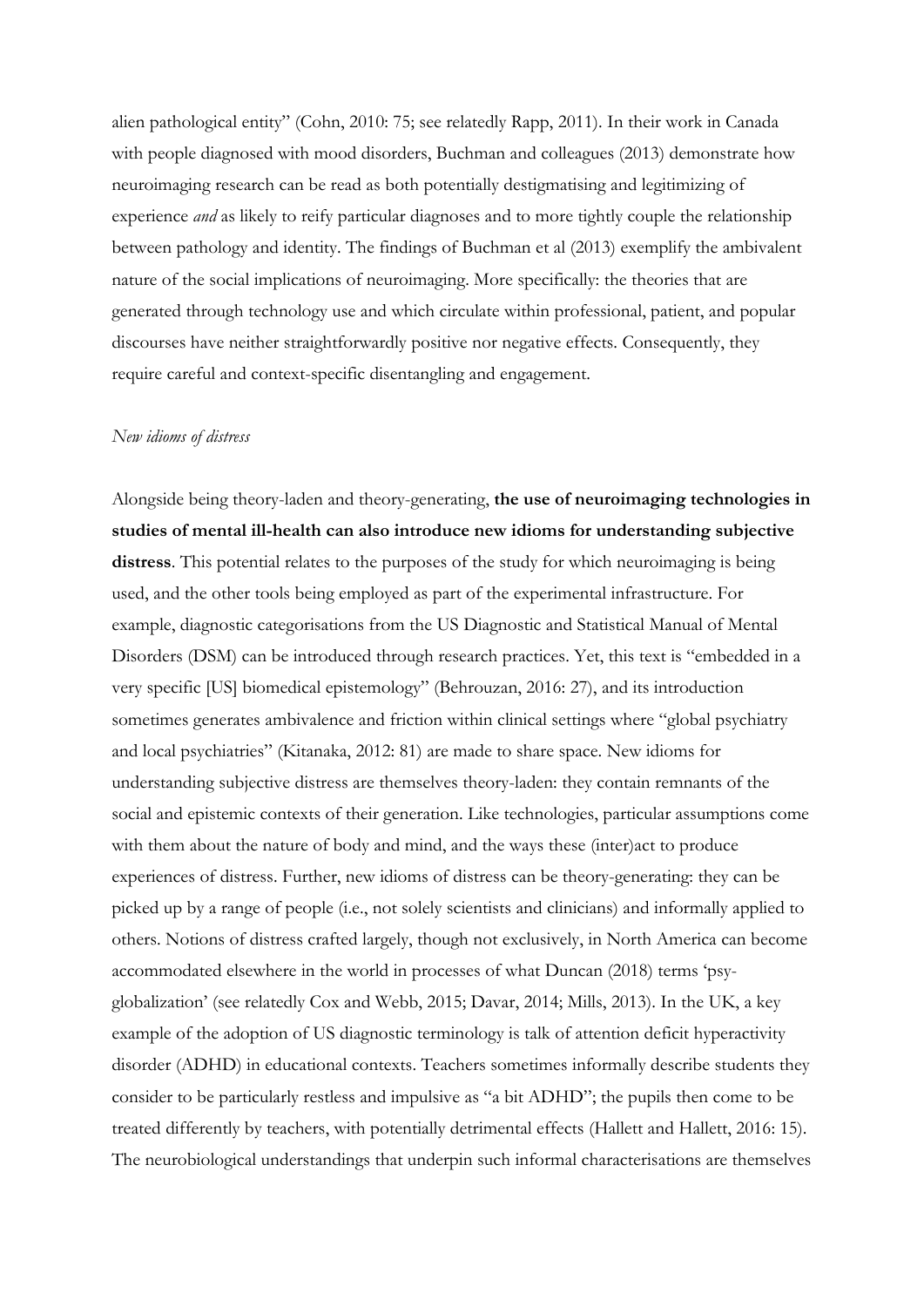propelled through the use of neuroimaging technologies and the widespread cultural circulations of texts and iconography associated with these.

There is ample evidence of how DSM diagnostic categories like depression have become entwined with pre-existing categories (such as *shenjing shuairuo* in China; Lee, 1999) and psychopharmacuetical treatments interweaved with existing ontologies of (ill-)health (e.g., the reference of SSRIs as 'mind food' in parts of India; Ecks, 2014). As Kohrt et al (2016) observe, research is needed into how psychopharmaceuticals come to be assimilated into people's lives following their introduction within contexts where they were previously less readily available. Particular attention must be paid to (a) how new patterns of consumption in LMICs relate to the introduction of categories of distress from HICs (e.g., the US), and (b) how neuroimaging technologies and the research and discourse they enable are purposively leveraged or implicitly presented as a means to make sense of these categories. This is especially important given concerns that attempts to innovate mental healthcare within LMICs can or might contribute to problematic forms of (bio)medicalization (Davar, 2014; Mills, 2018; Ventevogel, 2014; White and Sashidharan, 2014; Whitley, 2015). The extent to which neuroimaging research can act as a vehicle for introducing new idioms of distress, and contribute to forms of biomedical imperialism and colonialism (cf. Ugwu, 2019), should be subject to close consideration. However, such considerations cannot themselves become a vehicle for a form of epistemological coloniality within which it is simply assumed that concepts and technological from HICs will necessarily have transformative effects in LMICs.

#### **Conclusion**

Alongside the ethical and legal aspects and implications of neuroimaging technologies (Palk et al, 2020), the social dimensions and ramifications of research employing these tools also demands attention - whether studies make use of either long established or newer techniques like optical tomography (Fishell et al, 2020) and mobile MRI (Shen et al, in press). Through considerations of the existing social scientific evidence base, this paper has argued that the use of neuroimaging technologies can contribute to solidifying – or even introducing – a biological (and specifically brain-based) idiom for, and set of understandings of, mental ill-health and subjective distress.

As existing scholarship has demonstrated, such introductions and forms of reification have happened in a range of nations. At the same time, this research has also revealed that there are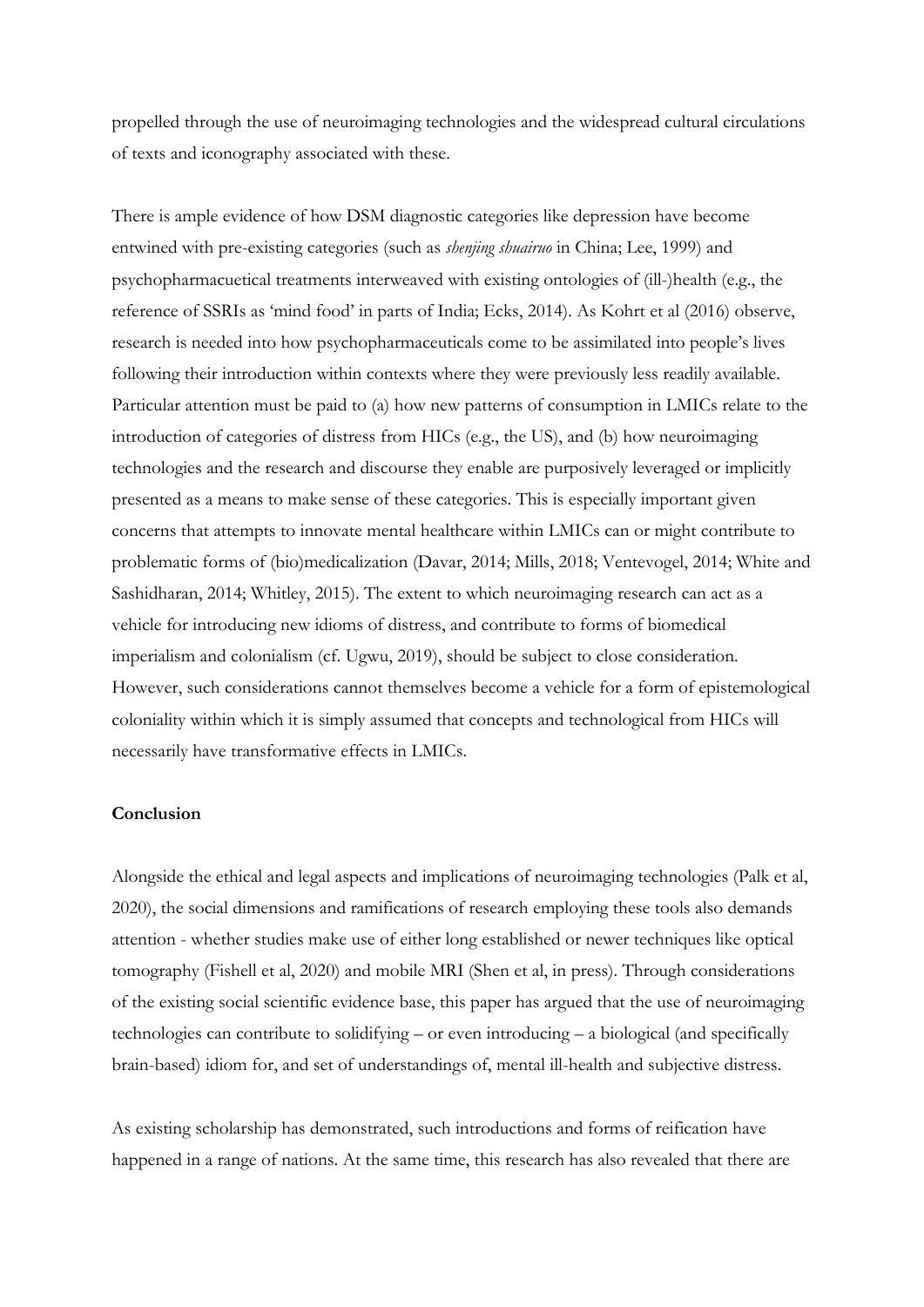limits to the extent to which accounts of the self and of distress have been neurobiologised as a consequence of the proliferation of neuroimaging (Barnett et al, 2020; Broer et al, 2020; Pickersgill et al, 2011). People - including, of course, neuroscientists themselves - are often subtle and creative in whether and how they ascribe significance to the brain and imaging technologies. However, caution is nevertheless warranted about disjunctures in understandings between scientists and study participants which could compromise the autonomy of the latter. Scientists also need to be mindful of how and in what ways so-called 'local' knowledge about the self is encouraged via imaging research to reform around purportedly 'global' neurobiological understandings. The salience of this issues relates to the wider potential for HIC-funded research in LMICs reproduce and extend forms of biomedical and epistemological colonialism (Kalinga, 2019; Ndlovu-Gatsheni, 2012).

This commentary resists offering straightforward guidelines for how researchers might deal with the proliferation of categories and ontologies beyond neuroimaging research sites. This is not least as a consequence of the heterogeneity of LMICs (and HICs), and hence the redundancy of advancing universal recommendations that are unlikely to always resonate sufficiently with the particularities of national contexts. Nevertheless, it is argued that these matters are part of the range of social and ethical issues that researchers need to not only anticipate but also explicitly plan for (and potentially seek to mitigate). Such consideration and planning will benefit from close collaboration with social scientists (Pickersgill et al, 2018) – as well, of course, with the communities with which neuroscientists should be co-producing their research questions and study designs (Nyirenda et al, 2020).

Scientists undertaking neuroimaging research need to be particularly mindful of the social dimensions and implications of their work. This is particularly the case when undertaking studies that: (a) employ imaging technologies in populations for whom the research techniques and the pathological categories of research interest are marginal, nascent, or otherwise unfamiliar (especially for groups where stigmatisation is a possible outcome of the movement of scientific findings into wider society; e.g. paediatric populations (Wedderburn et al, 2020; Xie et al, 2020) and older adults (Bachlie et al, 2020; Farina et al, 2020)); and (b) have the potential to induce uncertainties and even alarm among participants and their families (such as imaging research into infant neurodevelopment; Katus et al, 2020; Turesky et al, 2020).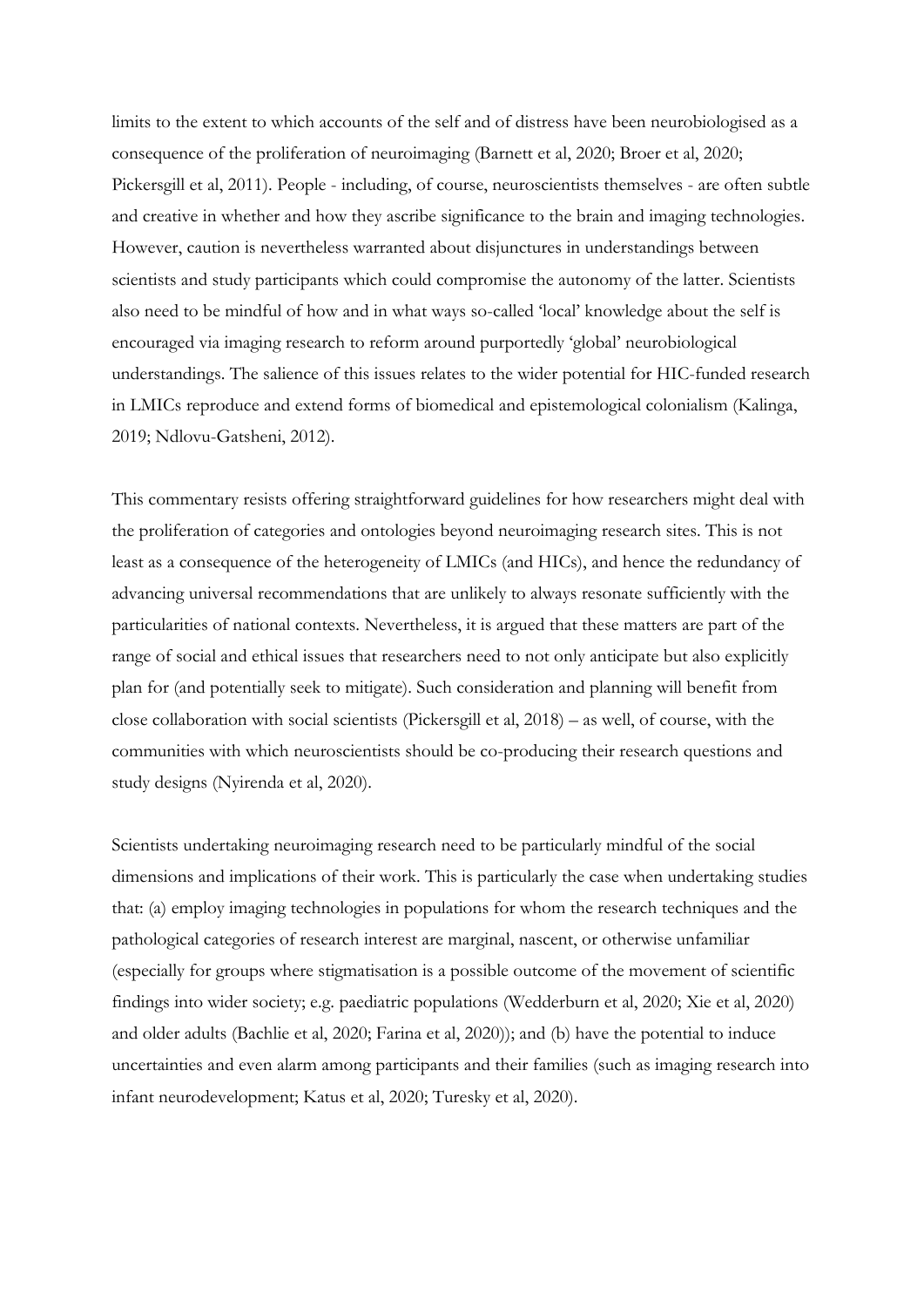#### **References**

Armstrong, D., Elliott, J., Hallett, F. and Hallett, G. (eds.) (2016) Understanding Child and Adolescent Behaviour in the Classroom: Research and Practice for Teachers, Cambridge: Cambridge University Press.

Bachli, M. B., Sedeño, L., Ochab, J. K., Piguet, O., Kumfor, F., Reyes, P., Torralva, T., Roca, M., Cardona, J. F. C., Gonzalez Campo, C., Herrera, E., Slachevsky, A., Matallana, D., Manes, F., García, A. M., Ibáñez, A., and Chialvo, D. R. (2020) 'Evaluating the reliability of neurocognitive biomarkers of neurodegenerative diseases across countries: a machine learning approach', NeuroImage, 208, 116456, [https://doi.org/10.1016/j.neuroimage.2019.116456.](https://doi.org/10.1016/j.neuroimage.2019.116456)

Barnett, A., Dilkes-Frayne, E., Savic, M., and Carter, A. (2018) 'When the brain leaves the scanner and enters the clinic: the role of neuroscientific discourses in producing the problem of "addiction"', Contemporary Drug Problems, 45, 3, 227-243.

Barnett, A., Pickersgill, M., Dilkes-Frayne, E., and Carter, A. (2020) 'Neural imaginaries at work: exploring Australian addiction treatment providers' selective representations of the brain in clinical practice', Social Science & Medicine, 255, 6, https://doi.org/10.1016/j.socscimed.2020.112977.

Bertorelli, T. E. (2016) 'Hope and doubt in the promise of neuroimaging: the case of autism spectrum disorder', Health, 20, 5, 505-522.

Behrouzan, O. (2016) Prozak Diaries: Psychiatry and Generational Memory in Iran, Stanford: Sanford University Press.

Benjamin, R. (2019) Race After Technology: Abolitionist Tools for the New Jim Code, Cambridge: Polity.

Broer, T., Pickersgill, M. and Cunningham-Burley, S. (2020) 'Neurobiological limits and the somatic significance of love: care-givers' engagements with neuroscience in Scottish parenting programmes', History of the Human Sciences, 33, 5, 85-109.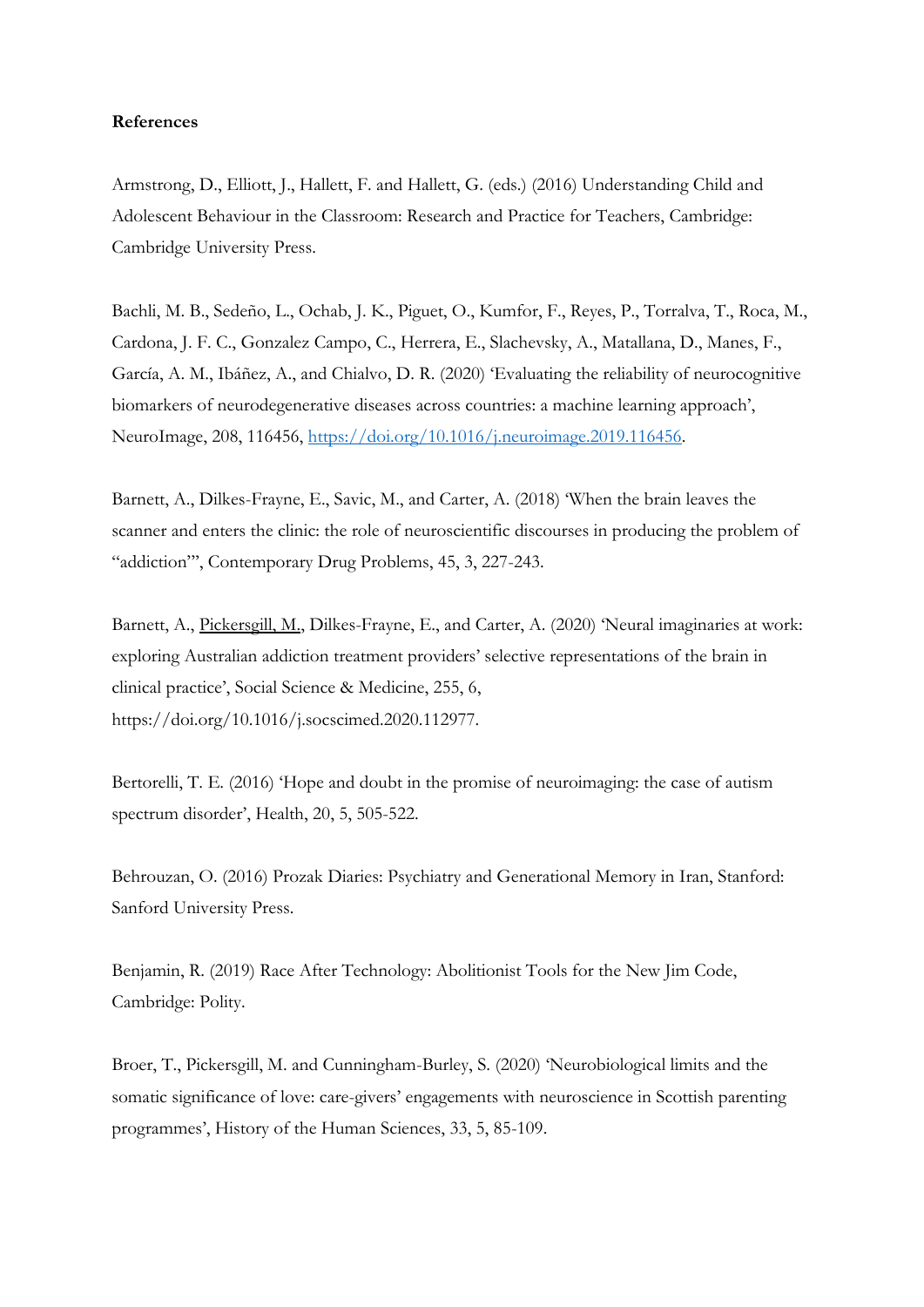Buchbinder, M. (2015) 'Neural imaginaries and clinical epistemology: rhetorically mapping the adolescent brain in the clinical encounter', Social Science & Medicine, 143, 10, 304-310.

Buchman, D. Z., Borgelt, E. L., Whiteley, L., and Illes, J. (2013) 'Neurobiological narratives: experiences of mood disorder through the lens of neuroimaging', Sociology of Health & Illness, 35, 1, 66-81.

Cohn, S. (2010) 'Picturing the brain inside, revealing the illness outside: a comparison of the different meanings attributed to brain scans by scientists and patients', in: Edwards, J., Harvey, P., and Wade, P. (eds.) Technologized Images, Technologized Bodies, Oxford: Berghahn Books, pp. 65-84.

Cox, N. and Webb, L. (2015) 'Poles apart: does the export of mental health expertise from the Global North to the Global South represent a neutral relocation of knowledge and practice?', Sociology of Health and Illness, 37, 5, 683-697.

Davar, B. V. (2014) 'Globalizing psychiatry and the case of 'vanishing' alternatives in a neocolonial state', Disability and the Global South, 1, 2, 266-284.

Dumit, J. (2004) Picturing Personhood: Brain Scans and Biomedical Identity, Princeton: Princeton University Press.

Duncan, W. (2018) Transforming Therapy: Mental Health Practice and Cultural Change in Mexico, Nashville: Vanderbilt University Press.

Ecks, S. (2014) Eating Drugs: Psychopharmaceutical Pluralism in India, New York: New York University Press.

Farina, F. R., Emek-Savaş, D. D., Rueda-Delgado, L., Boyle, R., Kiiski, H. Yener, G., and Whelan, R. (2020) 'A comparison of resting state EEG and structural MRI for classifying Alzheimer's disease and mild cognitive impairment', NeuroImage, 215, 116795, [https://doi.org/10.1016/j.neuroimage.2020.116795.](https://doi.org/10.1016/j.neuroimage.2020.116795)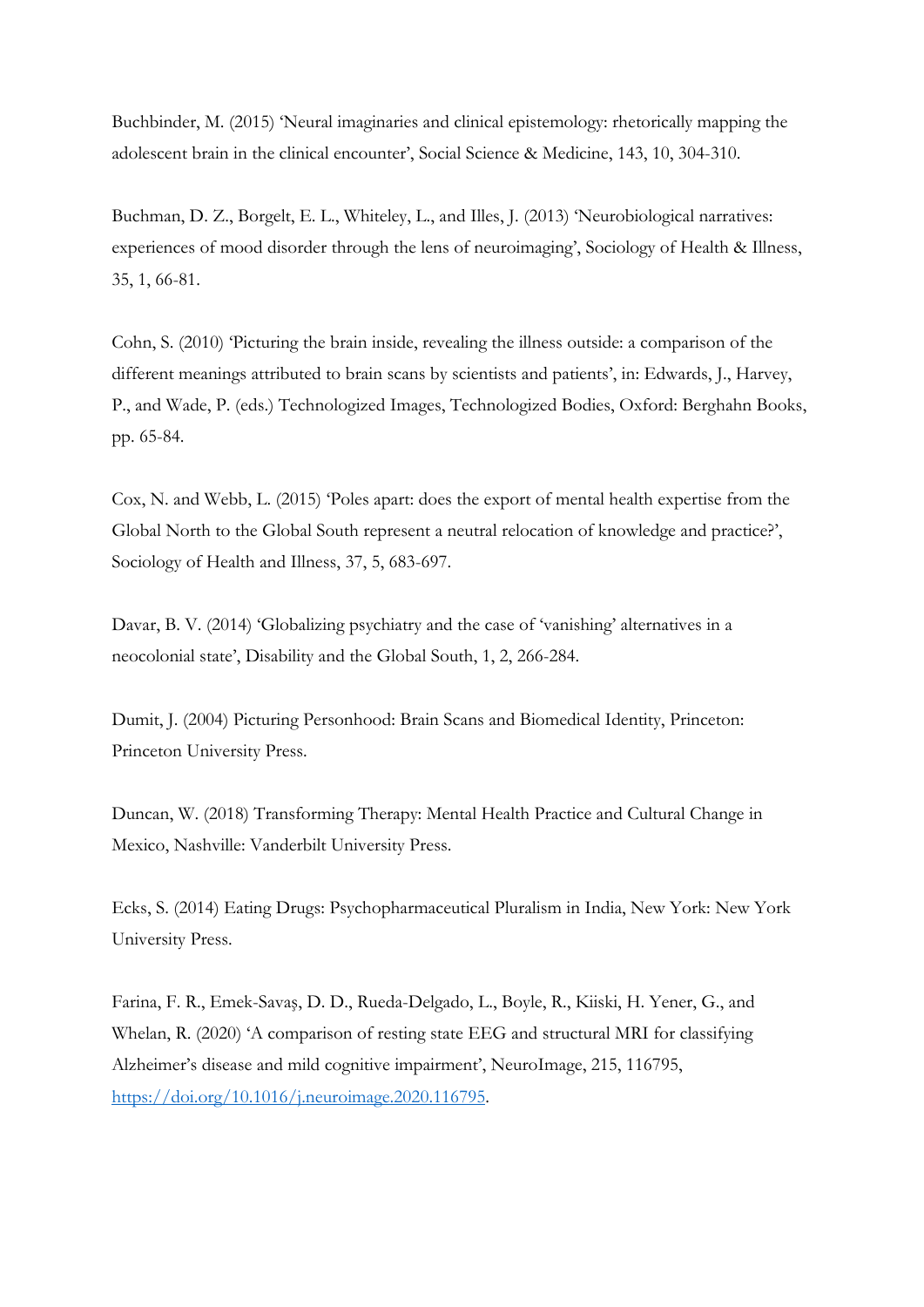Fishell, A. K., Arbeláez, A. M., Valdés, C. P., Burns-Yocum, T. M., Sherafati, A., Richter, E. J., Torres, M., Eggebrecht, A. T., Smyser, C. D., and Culver, J. P. (2020) 'Portable, field-based neuroimaging using high-density diffuse optical tomography', NeuroImage, 215, 116541, https://doi.org/10.1016/j.neuroimage.2020.116541.

Hlabangane, N. (2017) 'On the coloniality of research in Africa: the case of HIV/AIDS in South Africa', in: Nhemachena, A. and Mawere, M. (eds.) Africa at the Crossroads: Theorising Fundamentalisms in the 21st Century, Bamenda: Langaa RPCIG, pp 61-106.

Jasanoff, S., Markel, G. E., Petersen, J. C., and Pinch, T. (eds.) (1995) Handbook of Science and Technology Studies, Thousand Oaks, CA: Sage Publications.

Kalinga, C. (2019) 'Caught between a rock and a hard place: navigating global research partnerships in the global South as an indigenous researcher', Journal of African Cultural Studies, 31, 3, 270-272.

Katus, L., Mason, L., Milosavljevic, B., McCann, S., Rozhko, M., Moore, S. E., Elwell, C. E., Lloyd-Fox, S., de Haan, M., Drammeh, S., Mbye, E., Touray, E., Ceesay, M., Jobarteh, B., Darboe, M. K., Austin, T., Prentice, A. (2020) 'ERP markers are associated with neurodevelopmental outcomes in 1–5 month old infants in rural Africa and the UK', NeuroImage, 210, 116591, [https://doi.org/10.1016/j.neuroimage.2020.116591.](https://doi.org/10.1016/j.neuroimage.2020.116591)

Kitanaka, J. (2012) Depression in Japan: Psychiatric Cures for a Society in Distress, Princeton: Princeton University Press.

Kohrt, B. A., Mendenhall, E., and Brown, P. J. (2016) 'How anthropological theory and methods can advance global mental health', The Lancet Psychiatry, 3, 5, 396-398.

Latour, B. and Woolgar, S. (1986) Laboratory Life: The Construction of Scientific Facts, 2nd edition, Princeton: Princeton University Press.

Lee, S. (1999) 'Diagnosis postponed: shenjing shuairuo and the transformation of psychiatry in post-mao China', Culture, Medicine and Psychiatry, 23, 3, 349-80.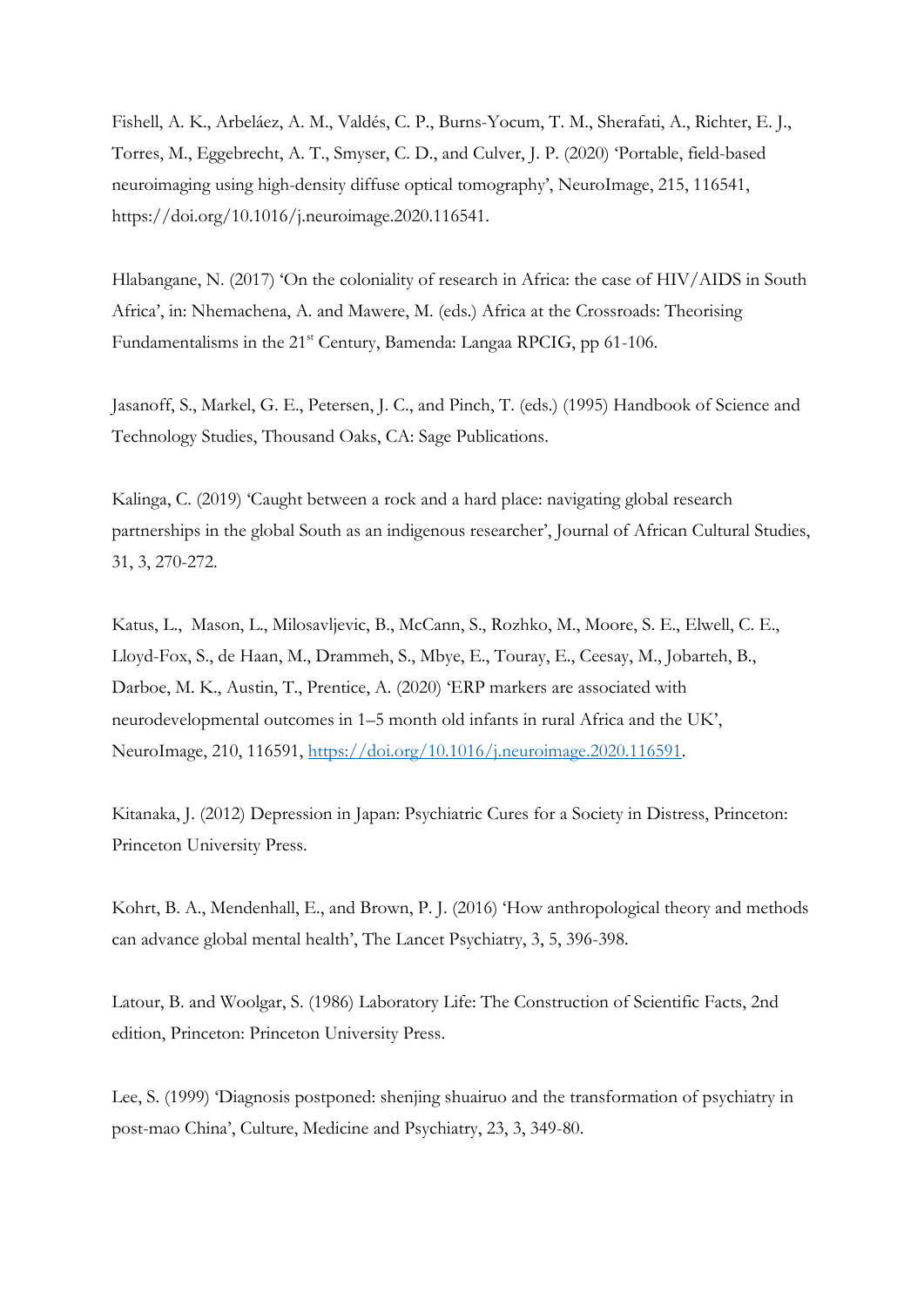Lock, M. and Nguyen, V-K. (2011) An Anthropology of Biomedicine, Chichester: Wiley-Blackwell.

Mills, C. (2018) 'From 'invisible problem' to global priority: the inclusion of mental health in the Sustainable Development Goals', Development and Change, 19, 3, 843-866.

Ndlovu-Gatsheni S J., 2012, Coloniality of Power in Development Studies and the Impact of Global Imperial Designs on Africa. ARAS, 33, 2: 48-73.

Noxolo, P. (2017) 'Decolonial theory in a time of the re-colonisation of UK research', Transactions of the Institute of British Geographers, 42, 3, 342-344.

Nyirenda, D., Sariola, S., Kingori, P., Squire, B., Bandawe, C., Parker, M., and Desmond, N. (2020) 'Structural coercion in the context of community engagement in global health research conducted in a low resource setting in Africa', BMC Medical Ethics, 21, 90, https://doi.org/10.1186/s12910-020-00530-1.

Palk, A., Illes, J., Thompson, P. M., and Stein, D. J. (2020) 'Ethical issues in global neuroimaging genetics collaborations', NeuroImage, 221, 117208, [https://doi.org/10.1016/j.neuroimage.2020.117208.](https://doi.org/10.1016/j.neuroimage.2020.117208)

Pickersgill, M. D. (2011) 'Research, engagement and public bioethics: promoting socially robust science', Journal of Medical Ethics, 37, 11, 698-701.

Pickersgill, M., Cunningham-Burley, S. and Martin, P. (2011) 'Constituting neurologic subjects: neuroscience, subjectivity and the mundane significance of the brain', Subjectivity, 4, 3, 346-365.

Pickersgill, M., Chan, S., Haddow, G., Laurie, G., Sridhar, D., and Cunningham-Burley, S. (2018) 'The social sciences, humanities, and health', The Lancet, 391, 10129, 1462-1463.

Prasad, A. (2005) 'Making images/making bodies: visibilizing and disciplining through Magnetic Resonance Imaging (MRI)', Science, Technology, & Human Values, 30, 2, 291-316.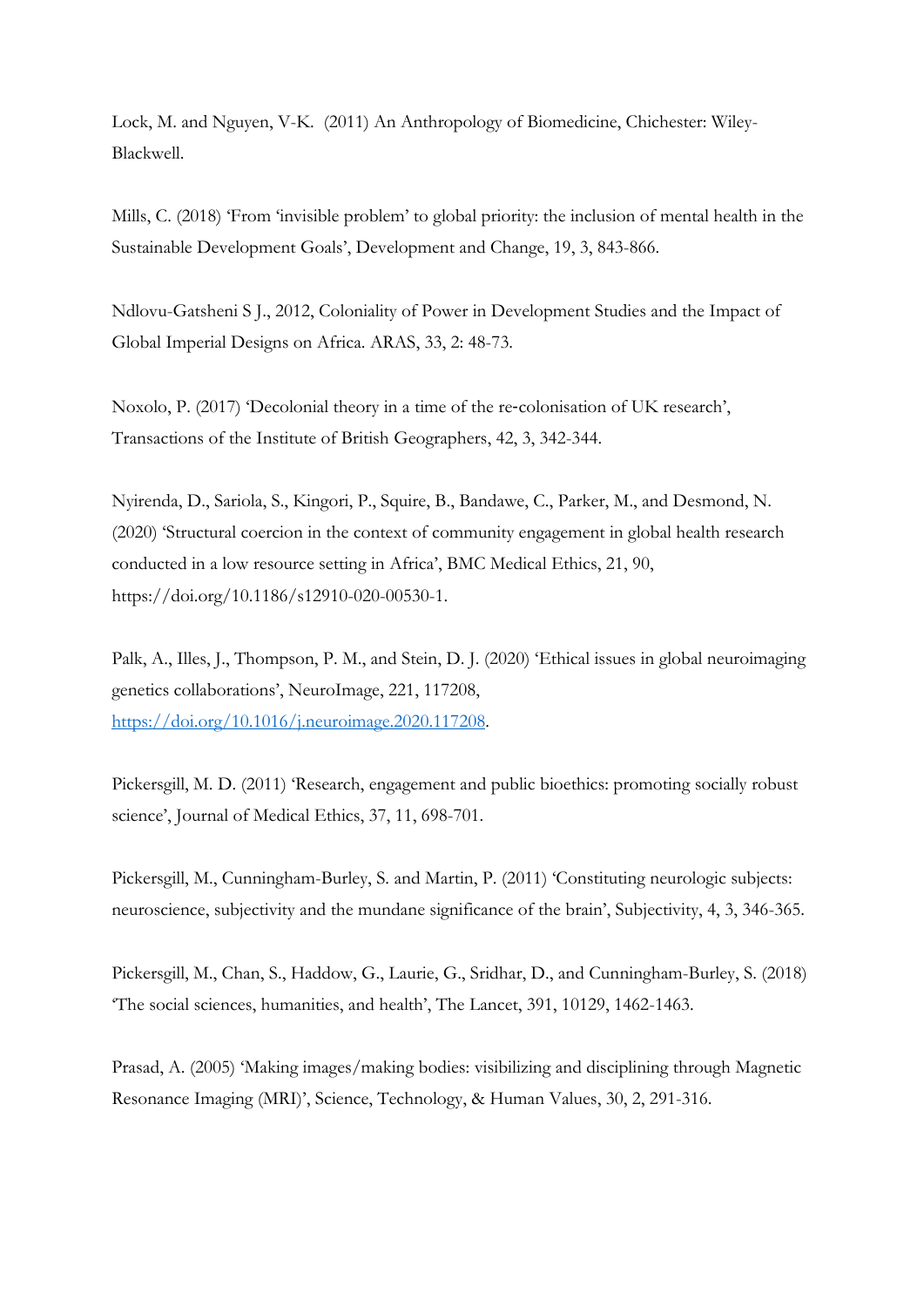Ventevogel, P. (2014) 'Integration of mental health into primary healthcare in low-income countries: avoiding medicalization', International Review of Psychiatry, 26, 6, 669-679.

Rapp, R. (2011) 'A child surrounds this brain: the future of neurological difference according to scientists, parents and diagnosed young adults', in: Pickersgill, M. and Van Keulen, I. (eds.) Sociological Reflections on the Neurosciences, Bingley: Emerald, pp. 3-26.

Ross G. White and Sashidharan, S. P. (2014) 'Towards a more nuanced global mental health', The British Journal of Psychiatry, 204, 6, 415-417.

Shen, F. X., Wolf, S. M., Bhavnani, S., Deoni, S., Elison, J., Fair, D. Geethanath, S., Garwood, M., Gee, M.,, Kay, K., Lim, K., Lockwood-Estrin, G., Luciana, M., Peloquin, D., Rommelfanger, K., Schiess, N., Siddiqui, K., Torres, E., Vaughan, J. T. (in press) 'Emerging ethical issues raised by highly portable MRI research in remote and resource-limited international settings', NeuroImage.

Turesky, T., Xie, W., Kumar, S., Sliva, D. D., Gagoski, B., Vaughn, J., Zöllei, L., Haque, R., Kakon, S. H., Islam, N., Petri, W. A., Nelson, C. A., and Gaab, N. (2020) 'Relating anthropometric indicators to brain structure in 2-month-old Bangladeshi infants growing up in poverty: a pilot study', NeuroImage, 210, 116540,

[https://doi.org/10.1016/j.neuroimage.2020.116540.](https://doi.org/10.1016/j.neuroimage.2020.116540)

Ugwu, C. (2019) 'Framing local attitudes to a modern health intervention in the neoliberal order – culturalism and malaria control in Southeastern Nigeria', Journal of Asian and African Studies, 54, 7, 1048-1065.

Vidal, F. (2009) 'Brainhood, anthropological figure of modernity', History of the Human Sciences, 22, 1, 5-36.

Wedderburn, C. J., Subramoney, S., Yeung, S., Fouche, J-P., Joshi, S. H., Narr, K. L., [Rehman](https://www.sciencedirect.com/science/article/pii/S1053811920303335#!) A. M., Roos, A., [Ipser](https://www.sciencedirect.com/science/article/pii/S1053811920303335#!) J., Robertson, F. C., Groenewold, N. A., Gibb, D. M., [Zar,](https://www.sciencedirect.com/science/article/pii/S1053811920303335#!) H. J., Stein, D. J., and Donald, K. A. (2020) 'Neuroimaging young children and associations with neurocognitive development in a South African birth cohort study', NeuroImage, 219, 116846, https://doi.org/10.1016/j.neuroimage.2020.116846.